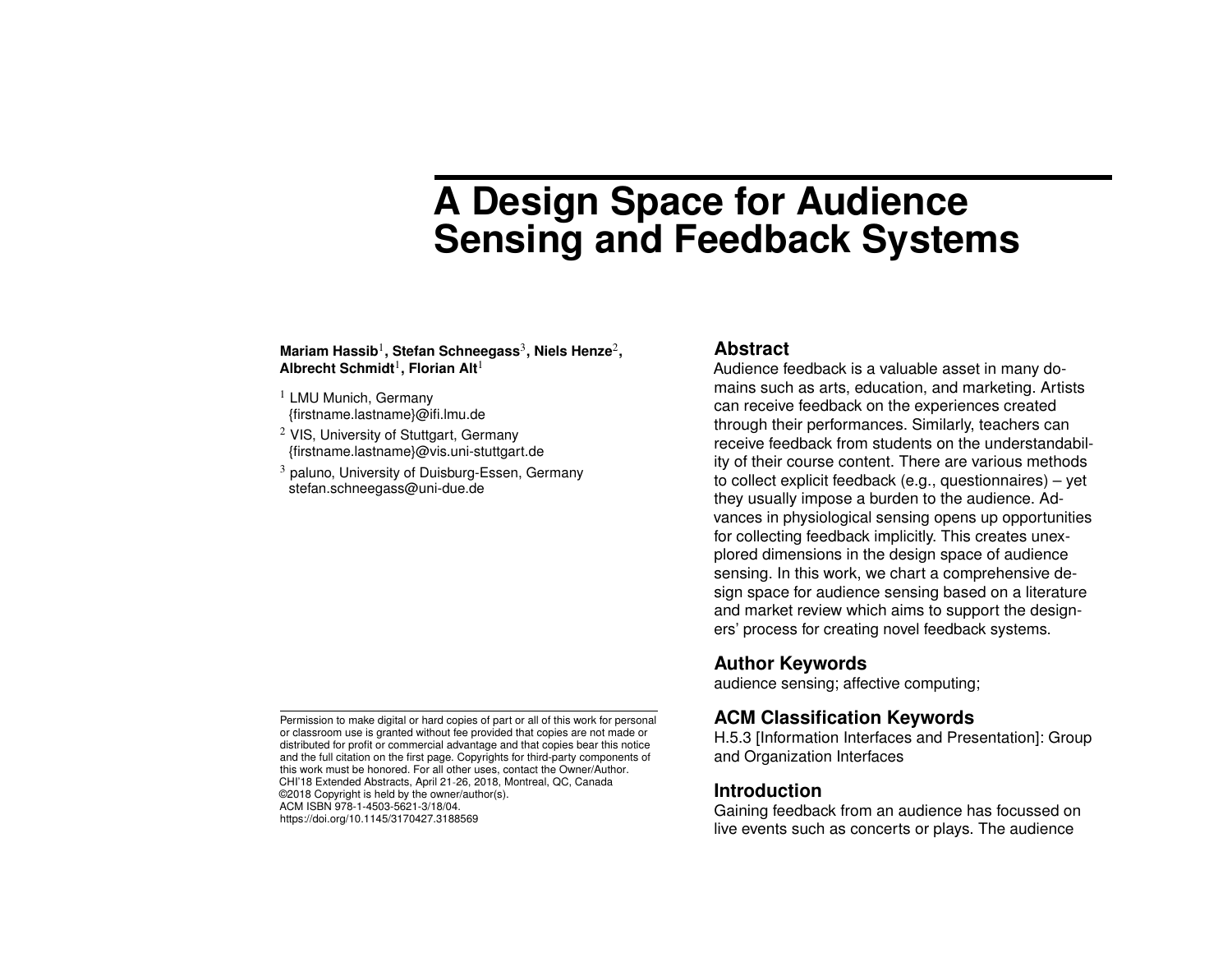reacts to the performance and artists can take this feedback into account and react accordingly. With the advancement in sensing technologies, more implicit approaches for collecting audience feedback have been introduced. In this paper, we present a design space that categorizes the different and novel facets of audience feedback systems based on five dimensions. Through two scenarios we showcase how this new expanded space can help designers answer design questions and drive their design process to consider various dimensions of novel audience sensing systems.

## **Audience Sensing**

Obtaining feedback from the audience is valuable for many domains, including, but not limited to, recommender systems, education [\[6,](#page-4-0) [8\]](#page-5-0) entertainment and performance arts [\[10,](#page-5-1) [15\]](#page-5-2). In performance art, audience engagement and enjoyment can be a tool to evaluate how the audience perceives a performance [\[10\]](#page-5-1). In education, measuring students' mental workload and emotions in class, can be a metric to predict their learning outcomes [\[6\]](#page-4-0). Evaluating media content such as TV series, commercial audience sensing systems exist. These mainly focus on the viewing behavior and subjective feedback from the audience through diaries.

Explicit and implicit sensing techniques have been utilized for obtaining audience feedback. Explicit systems for collecting large-scale feedback are widely available. For example, surveys and voting systems are used during live performances, presentations and lectures (e.g. [\[2,](#page-4-1) [18\]](#page-5-3)) to gather feedback. While these methods have their virtues and are straight-forward to interpret, they impose several challenges. Polling devices used to provide real-time feedback usually put effort on the audiencer [\[10\]](#page-5-1). Other forms of explicit feedback are usu-

ally collected at the end of the performance, or lecture. While this provides a general overview, these methods miss out on valuable fine-grained feedback [\[8,](#page-5-0) [10\]](#page-5-1).

Advances in physiological sensing created an opportunity for employing sensors to implicitly sense the status of the audience and provide objective, fine-grained feedback.For example, in theater, feedback on audience excitement was implicitly collected using skin conductance levels [\[15,](#page-5-2) [19\]](#page-5-4). In learning contexts, feedback about students' cognitive workload and engagement was implicitly sensed using electroencephalography [\[8,](#page-5-0) [16\]](#page-5-5). Recent technology advancements are changing performances, classrooms and meeting rooms. These domains are moving from traditional one-tomany scenarios to cover more dimensions of location, timing, and different stakeholders. Performances are no longer constrained to collocated artists performing on stage [\[20\]](#page-5-6). Modern teaching techniques are moving away from traditional classroom scenarios to flipped learning [\[16\]](#page-5-5). Overall, the barriers between performers and audiences in all domains are slowly vanishing.

Through a literature and market research on current audience sensing and feedback systems using the terms *audience feedback, sensing*, we chart the design space based on more than 30 research and market applications. We expand the existing space taking into account the new arising dimensions due to sensing technologies and different models of performance and presentation to audiences.

# **Design Space Dimensions**

Table [1](#page-2-0) depicts the design space with exemplary related work positioned in the respective cells. The empty cells show the prospective opportunities for designing further novel systems covering the whole space.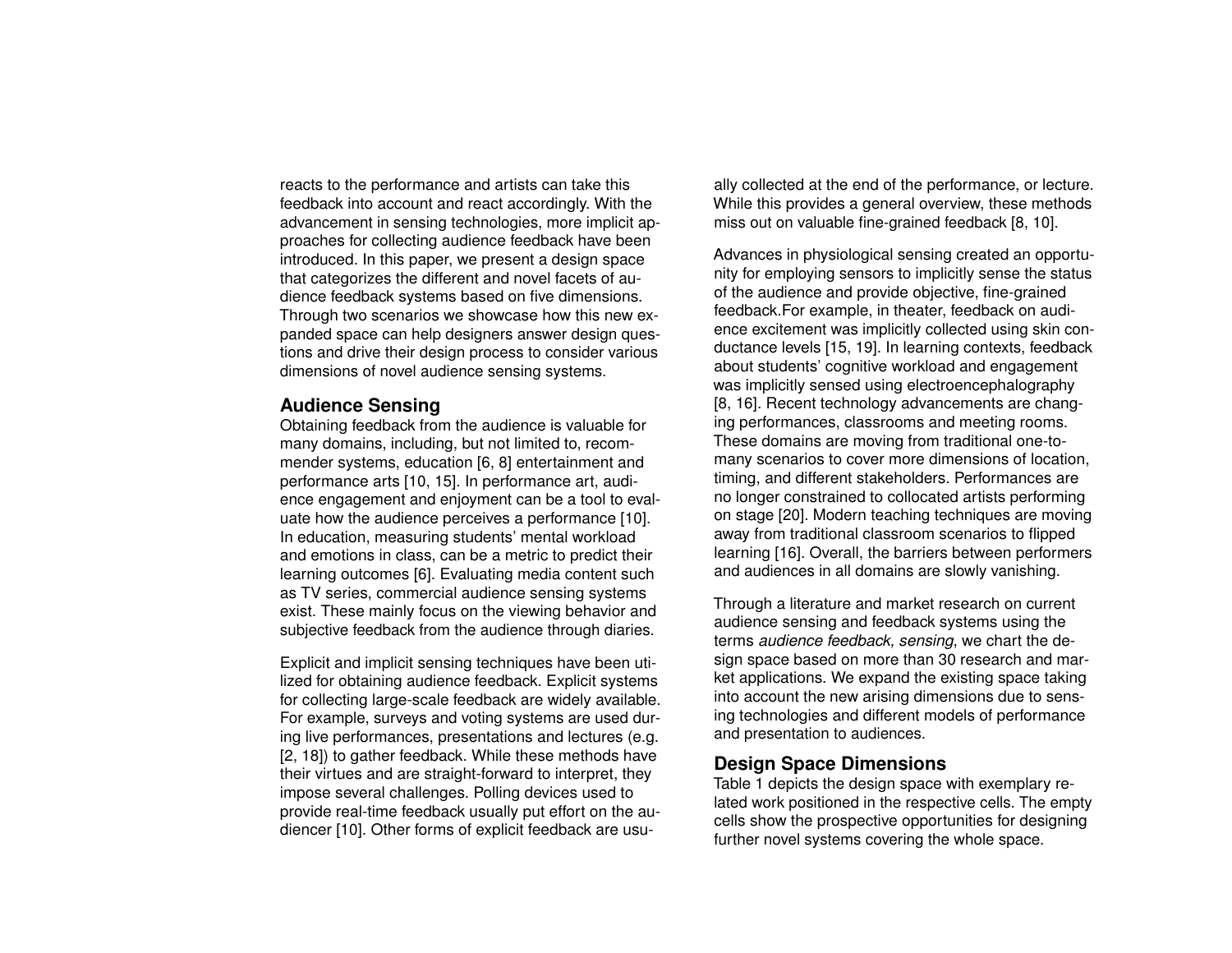

<span id="page-2-0"></span>**Table 1:** Design space dimensions: Sender-Receiver cardinality, Feedback style, synchronicity, Audience location & Sensor location (indicated by the superscripts *(b)* for on-body & handheld sensors, *(e)* for environement-based, *(c)* for combinations of both.

#### *Sender and Receiver Cardinality*

In audience sensing and feedback systems, information is typically sent by one or more audience members (sender). A receiver is one or more stakeholders interested in receiving this information. This perspective implies that there are several options for sender (sensed person) and receiver cardinality: one-to-one, many-to-one, and many-to-many respectively.

In one-to-one settings, the 'audience' consists of one sensed person. This is typical for adaptive education systems such as one-on-one teaching, where the teacher or system receiving feedback needs to respond to the state of one student. Research explored adaptive techniques tailoring feedback on students' engagement [\[17,](#page-5-7) [16\]](#page-5-5) or affect [\[6,](#page-4-0) [21\]](#page-5-15). An example, where the receiver is a system, is an advertising screen that, based on the mood of the person in the vicinity, decides which content/advertisement to show. One-toone can also mean that the sender and receiver are the same person, constituting a feedback loop. For example, users can prepare and enhance their public speaking or social skills with the use of automated

systems giving feedback [\[7,](#page-5-10) [9\]](#page-5-8).One-to-many refers to one presenter and multiple audience members. This is the case in a regular classroom context, a public speech, or a media producer who is interested in audience opinions. This has been broadly explored in prior work on explicit feedback sensing [\[3,](#page-4-3) [18\]](#page-5-3). Manyto-many situations arise if several stakeholders on the presenter side exist, such as theater actors, directors or TV commercial producers [\[10,](#page-5-1) [15,](#page-5-2) [19,](#page-5-4) [22\]](#page-5-9).

## *Location of Audience*

The audience location with respect to the presenter constitutes an important dimension of the design space. Audience and presenters could be *collocated* or *distributed*. An audience attending a performance or students in a classroom are *collocated* with the presenter/performer. Collocated audience and presenters have been subject to prior research in explicit [\[13,](#page-5-11) [18\]](#page-5-3) and implicit [\[15,](#page-5-2) [19\]](#page-5-4) feedback systems.

The rise of online learning platforms created the model where students study at home and class is used for activities and questions. In this case, the audience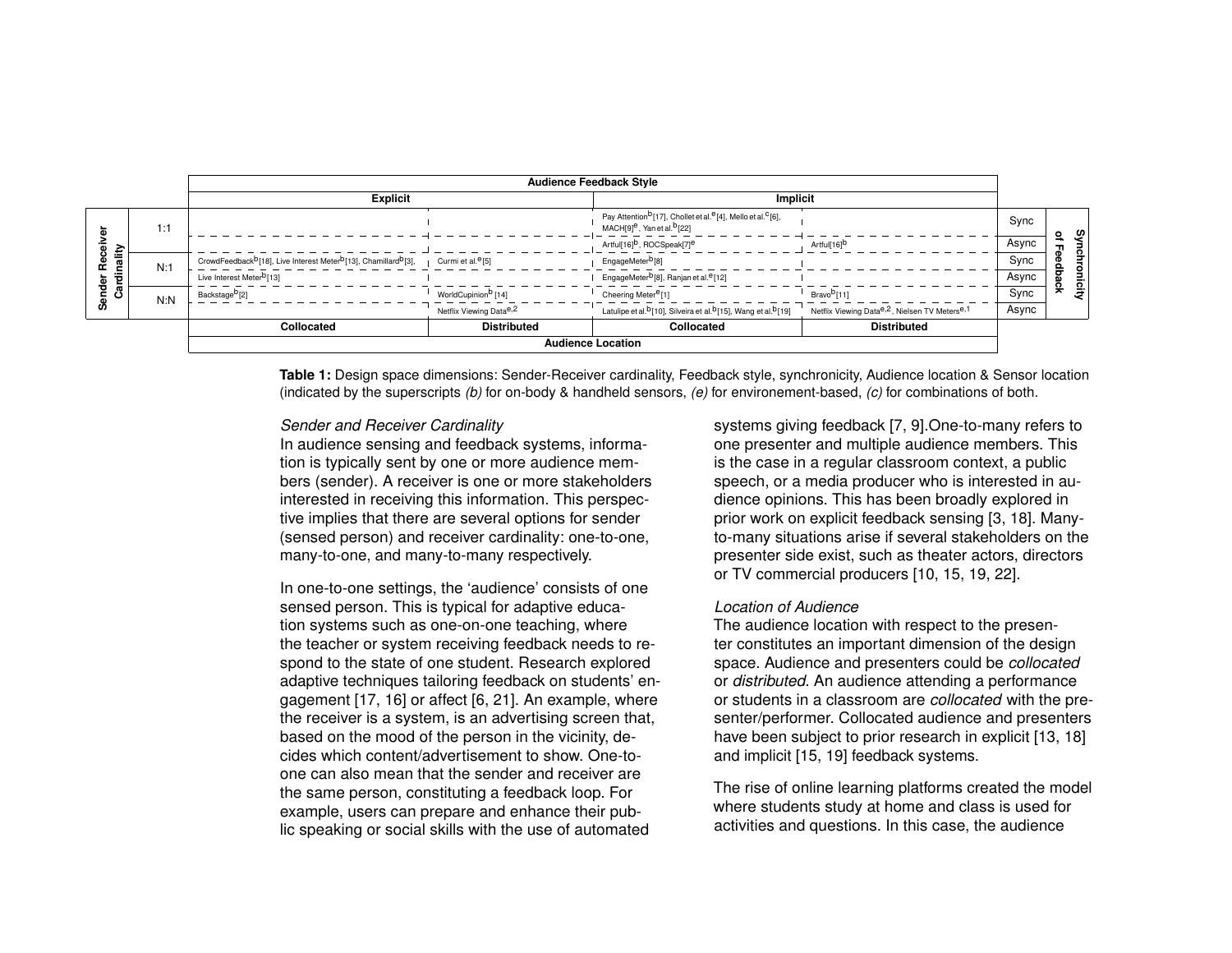(i.e., students) is *distributed* in location. Sensing and responding to the cognitive state of students is particularly useful to make sure learning outcomes are achieved without being in class. Another example of a distributed audience is TV show screenings where feedback drives show ratings. Several entertainment platforms currently use ratings collected from a distributed audience to drive decisions about their presented media (e.g., Netflix Viewing Data).

### *Feedback Synchronicity*

The feedback given to the presenter or producer of presented content can be *synchronous*, that is, in realtime for the presenter to directly act upon, or *asynchronous* so as to reflect on it post-hoc. Asynchronism of feedback refers to both the timing of providing the feedback to the presenters and the way in which the feedback was accumulated over time.

Synchronization of feedback strongly depends on the context and the envisioned value of feedback timing. *Synchronous feedback* provides opportunities for immediate reaction. An example is detecting declines in students' engagement in class and attending immediately to it [\[18,](#page-5-3) [8\]](#page-5-0). Synchronous feedback also poses challenges, for example, presenters can be distracted as they need to interpret feedback in real-time. Posthoc feedback allows presenters to reflect on points of weakness in their presentation. *Asynchronous feedback* could be valuable in performance arts and TV shows where the collected feedback per performance or episode can be accumulated and used to enhance the series/performance in the long-term.

## *Sensor Location*

Sensor data can be collected *on-body* (e.g., a wristband), from the *environment* (e.g., a camera), or through a combination of sensing technologies. On-body sensors include psycho-physiological sensors, mobile eye trackers, or smart glasses, which can provide insight about users' cognitive state. We also include hand-held devices as they are with the audience. A drawback is the need to wear a device, which may cause discomfort and social awkwardness or create effort to hold it and actively enter feedback. Environment-based sensors include audio sensors which sense crowd sounds such as applause, cheering or cameras and microphones to detect speaker changes [\[1,](#page-4-5) [12\]](#page-5-12). A combined solution with environment and on-body sensing could provide a more accurate view of the audience state and help leverage the advantages of both [\[6,](#page-4-0) [21\]](#page-5-15).

## *Feedback Sensing Style*

Feedback can be provided implicitly or explicitly. Implicit feedback refers to measuring information about senders without them being consciously aware of it (e.g., sensing mood or level of engagement). In contrast, explicit feedback mainly captures subjective responses of the user, for example, through questionnaires, diary, or dedicated applications (e.g., [\[18,](#page-5-3) [14\]](#page-5-13)). Note, that there may be cases where this distinction is not clear, for example, social media posts (explicitly provided by users) may be mined to obtain a larger picture of the current overall mood of all users (implicit).

# **Using the Design Space**

Through two exemplary scenarios, we showcase how the design space may supports the creativity of designers and facilitate defining technical implementations.

*Scenario 1: Distributed Students' Stress Awareness* Stress in academic life is an aparent problem that impacts the performance and mental wellbeing of students. Being aware of students' wellbeing can have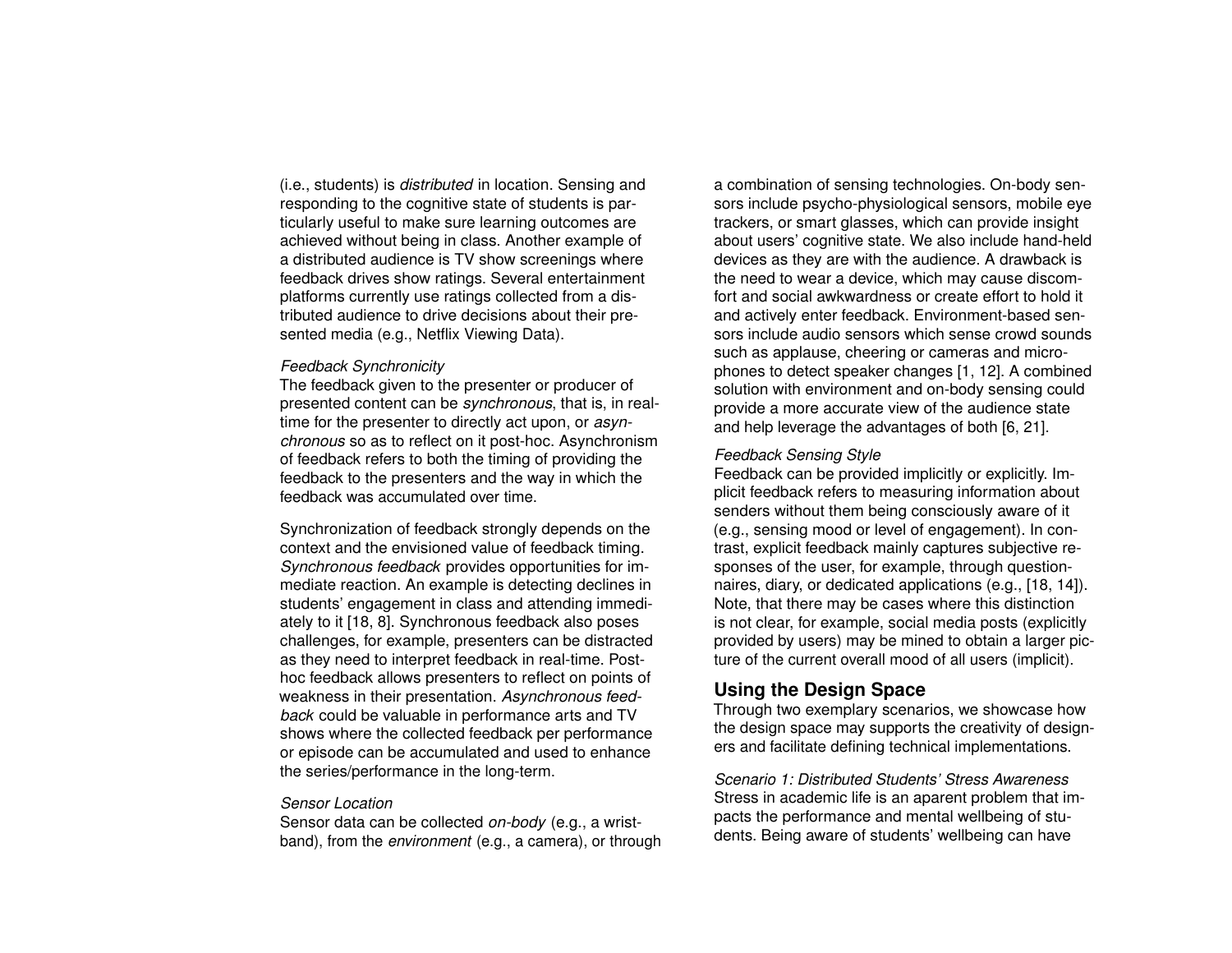benefits on the individual level (per student), as well as drive the collective policy of the college or school. Approaching the use case of designing a collective student stress sensing and feedback system can start with answering several questions based on the defined design dimensions. For example, who are the system stakeholders? Possibly the students are interested in their own stress levels (1:1), their lecturers maybe interested in the collective trends of their stress levels (N:N). What will the *stress sensing style* be? Explicit sensing can be done by regular surveys on the phone, implicit sensing can be done using physiological and environmental sensors. Using cameras on campus and heart rate wristbands on students may reduce the effort on students to continously supply feedback. Stress sensing is not only done during *colocated* classes, but also in a *distributed* manner through their work and life on campus. Answering these questions, the designer would get a further deeper insight about the different opportunities for designing the system.

#### *Scenario 2: TV Event Rating*

Distributed audience engagement and emotional assessment during a TV event could provide valuable feedback – both for particular scenes or overall to the enteratinment industry. Designers of such a system may consider the dimension of *feedback synchronisity* depenting on the presented media. For example, a real-time feedback design could be useful during a sports event where a goal or controversial decision made by the referee creates a lot of engagement among the audience. In such cases, the director may decide to instantly offer a replay of the respective scene. Aysnchronous post-hoc feedback with fine-grained data on audience engagement could help screenplay writers or directors to identify scenes

that received high uptake among the audience. As a result, future episodes could exploit this information by adjusting the plot or through the choice of actors to further increase engagement.

# **Conclusion**

We presented a novel expansion of the design space of audience feedback incorporating new dimensions of sensing style, location, synchronization and cardinality of stakeholders, accounting for new trends in sensing, and the blurred lines between audience and presenters. We envision that this space would foster designer creativity and support design processes.

## **References**

- <span id="page-4-5"></span>[1] Louise Barkhuus and Tobias Jørgensen. Engaging the Crowd: Studies of Audience-performer Interaction. In *Proc. of CHI EA '08*. ACM.
- <span id="page-4-1"></span>[2] François Bry, Vera Gehlen-Baum, and Alexander Pohl. Promoting Awareness and Participation in Large Class Lectures: The Digital Backchannel Backstage. In *Proc. of IADIS '11*.
- <span id="page-4-3"></span>[3] A.T. Chamillard. Using a Student Response System in CS1 and CS2. In *Proc. of SIGCSE '11*.
- <span id="page-4-2"></span>[4] Mathieu Chollet, Torsten Wörtwein, Louis-Philippe Morency, Ari Shapiro, and Stefan Scherer. Exploring Feedback Strategies to Improve Public Speaking: An Interactive Virtual Audience Framework. In *Proc. of UbiComp '15*. ACM.
- <span id="page-4-4"></span>[5] Franco Curmi, Maria Angela Ferrario, and Jon Whittle. 2017. Embedding a Crowd Inside a Relay Baton: A Case Study in a Non-Competitive Sporting Activity. In *Proc. of CHI'17*. ACM.
- <span id="page-4-0"></span>[6] Sidney D'Mello, Rosalind W. Picard, and Arthur Graesser. 2007. Toward an Affect-Sensitive Auto-Tutor. *IEEE Intelligent Systems* 22, 4 (2007).